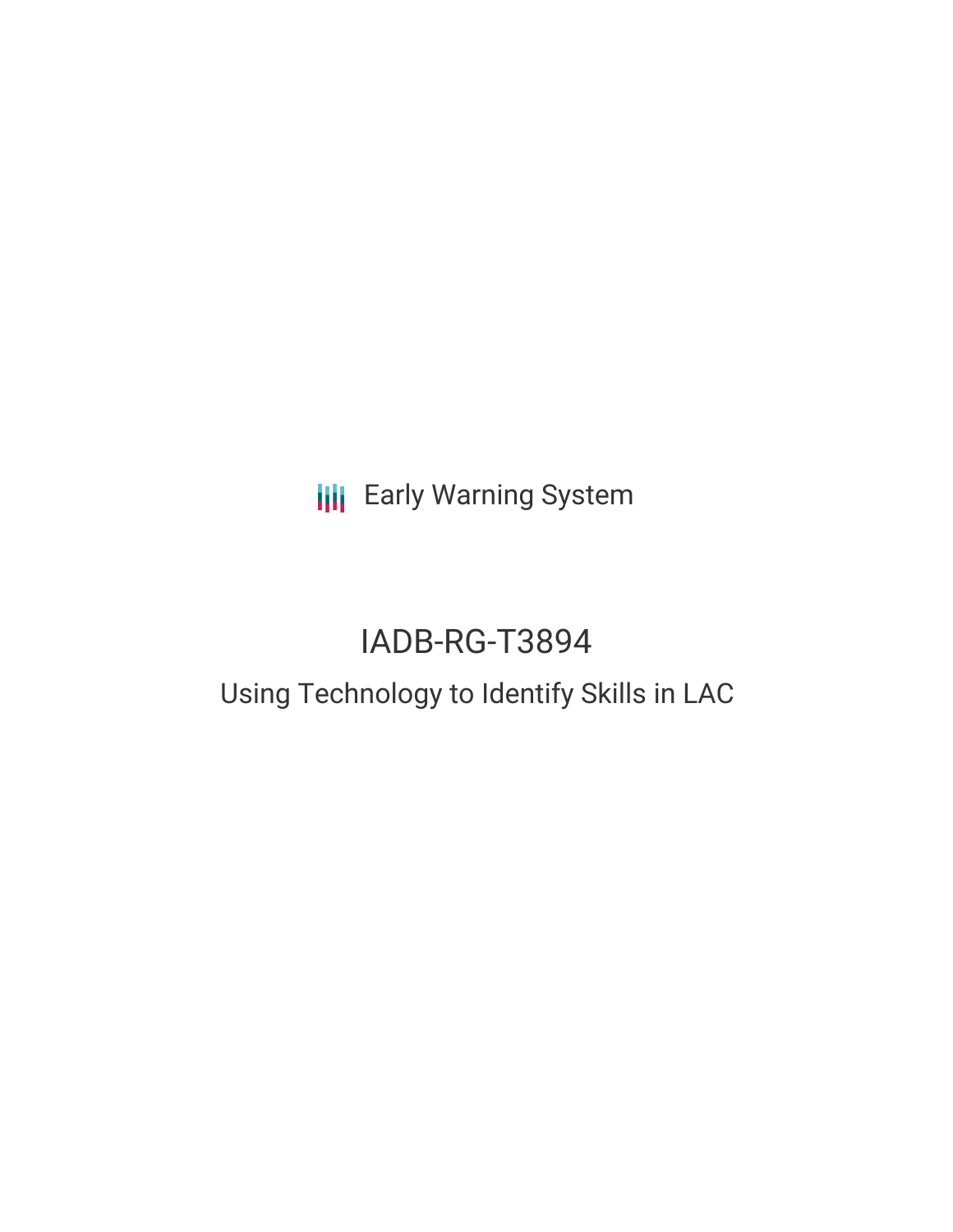

### **Quick Facts**

| <b>Financial Institutions</b>  | Inter-American Development Bank (IADB)    |
|--------------------------------|-------------------------------------------|
| <b>Status</b>                  | Approved                                  |
| <b>Bank Risk Rating</b>        | C                                         |
| <b>Borrower</b>                | Regional                                  |
| <b>Sectors</b>                 | Law and Government, Technical Cooperation |
| <b>Investment Type(s)</b>      | Advisory Services, Grant                  |
| <b>Investment Amount (USD)</b> | $$0.20$ million                           |
| <b>Project Cost (USD)</b>      | \$0.20 million                            |
|                                |                                           |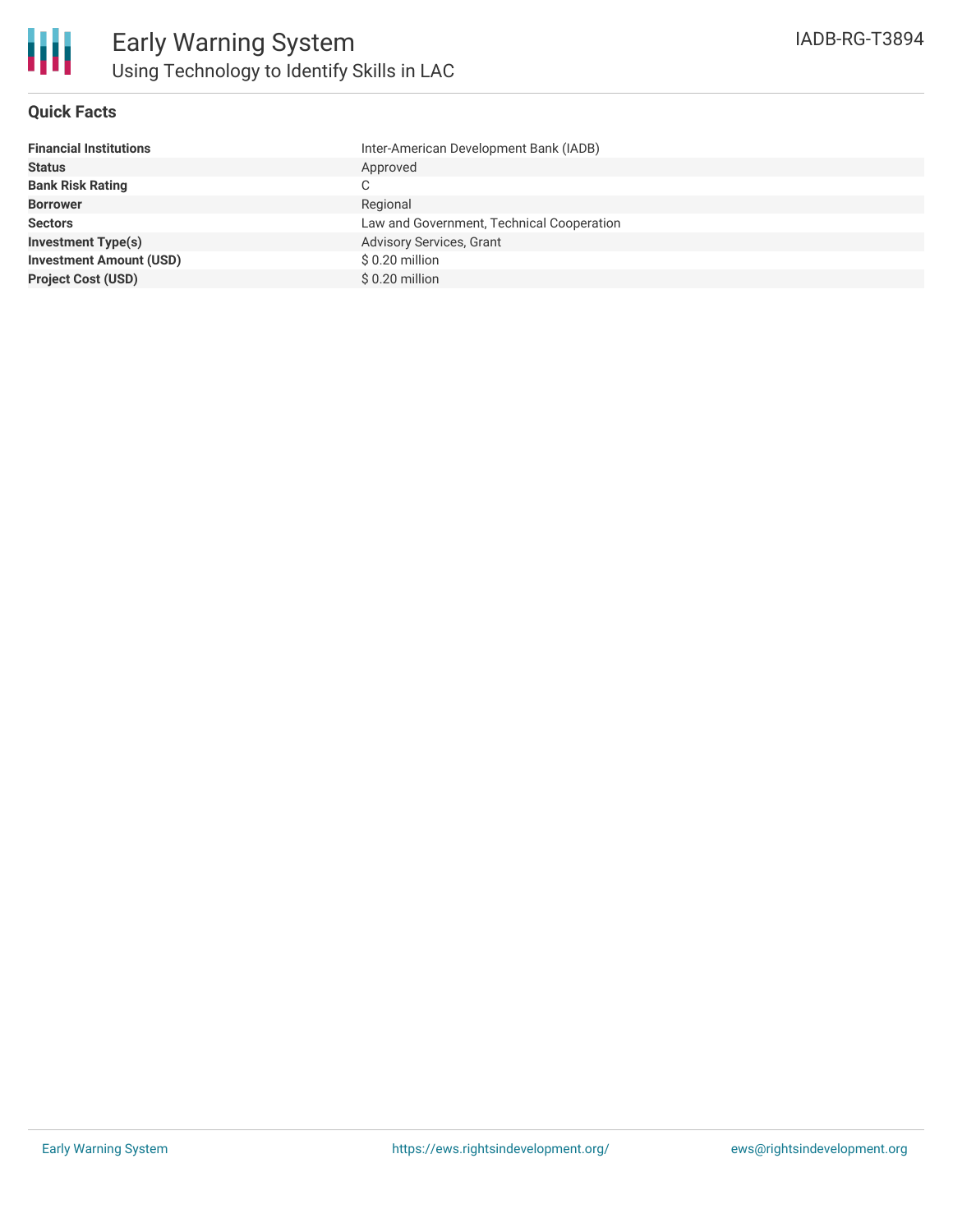

### **Project Description**

The objective of this TC is to identify the skills of occupations in the Latin American labor markets, whose data are not collected in traditional household surveys by the statistical institutes of each country.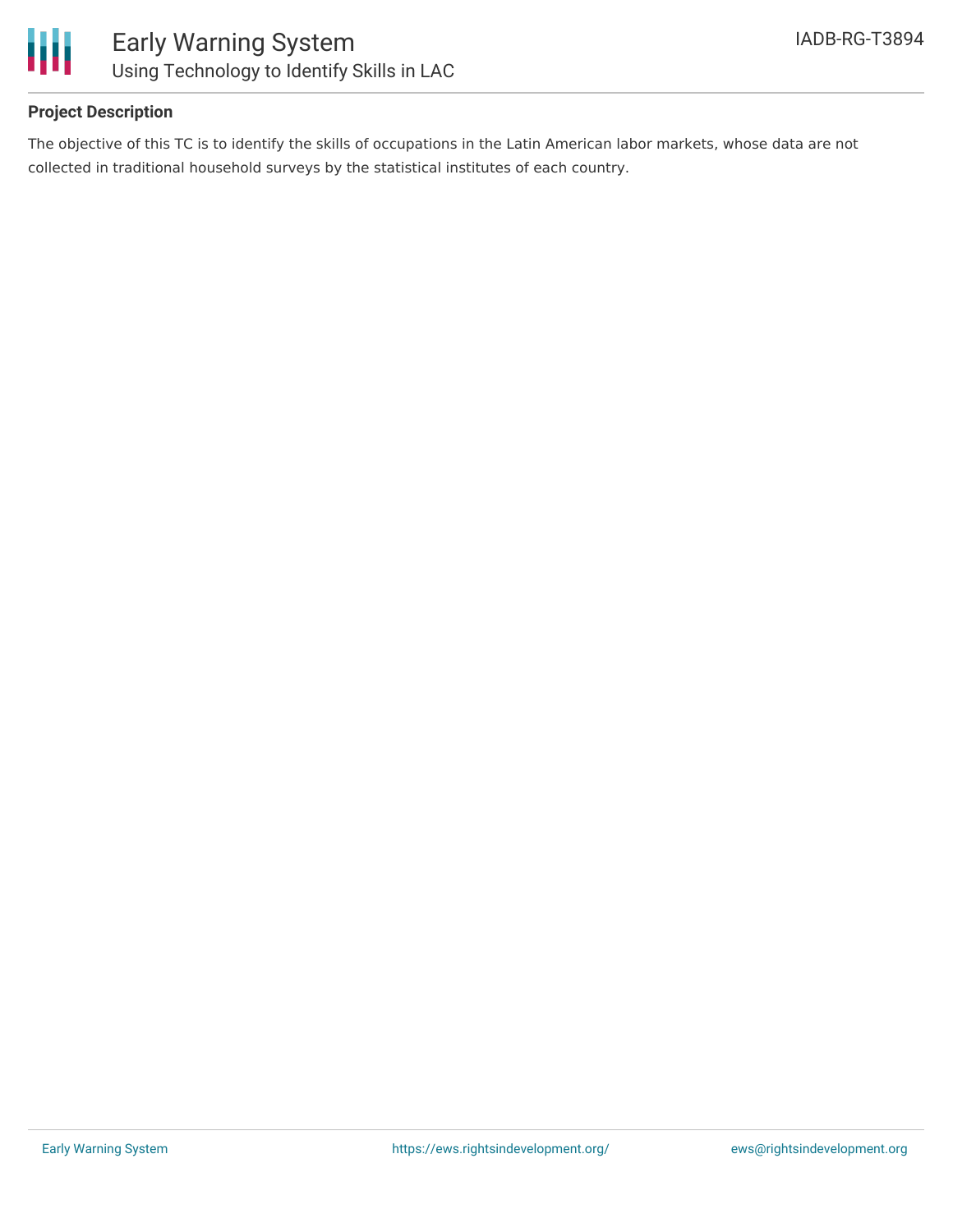

### Early Warning System Using Technology to Identify Skills in LAC

### **Investment Description**

• Inter-American Development Bank (IADB)